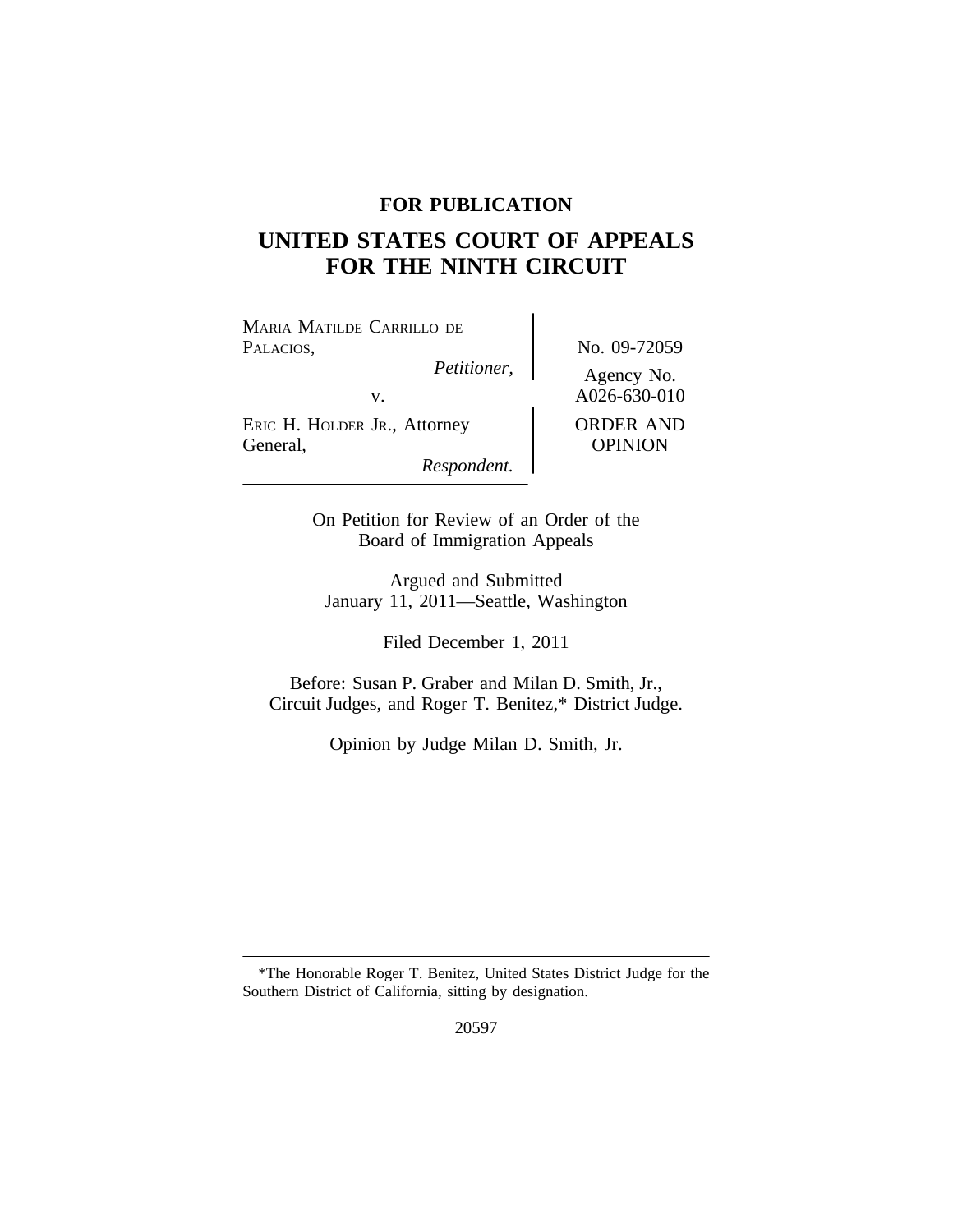## **COUNSEL**

Mari Matsumoto, Robert Pauw (argued), and Erin Cipolla, Gibbs Houston Pauw, Seattle, Washington, for the petitioner.

Tony West, John S. Hogan, Channah M. Farber, and Jessica E. Sherman (argued), Civil Division, United States Department of Justice, Washington, D.C., for the respondent.

## **ORDER**

The opinion filed on June 21, 2011, 651 F.3d 969, is withdrawn. A superseding opinion will be filed concurrently with this order. Accordingly, the pending petition for rehearing/petition for rehearing en banc (Docket No. 40) is **DENIED** as moot, without prejudice to refiling a subsequent petition for rehearing and/or petition for rehearing en banc with respect to Section II only.

#### **OPINION**

M. SMITH, Circuit Judge:

Petitioner Maria Matilde Carrillo de Palacios (Carrillo de Palacios) petitions for review of a decision of the Board of Immigration Appeals (BIA). The BIA determined that Carrillo de Palacios is ineligible for adjustment of status under section 245(i) of the Immigration and Nationality Act (INA), 8 U.S.C. § 1255(i), because she is inadmissible under INA section  $212(a)(9)(C)(i)$ , 8 U.S.C. § 1182(a)(9)(C)(i), and is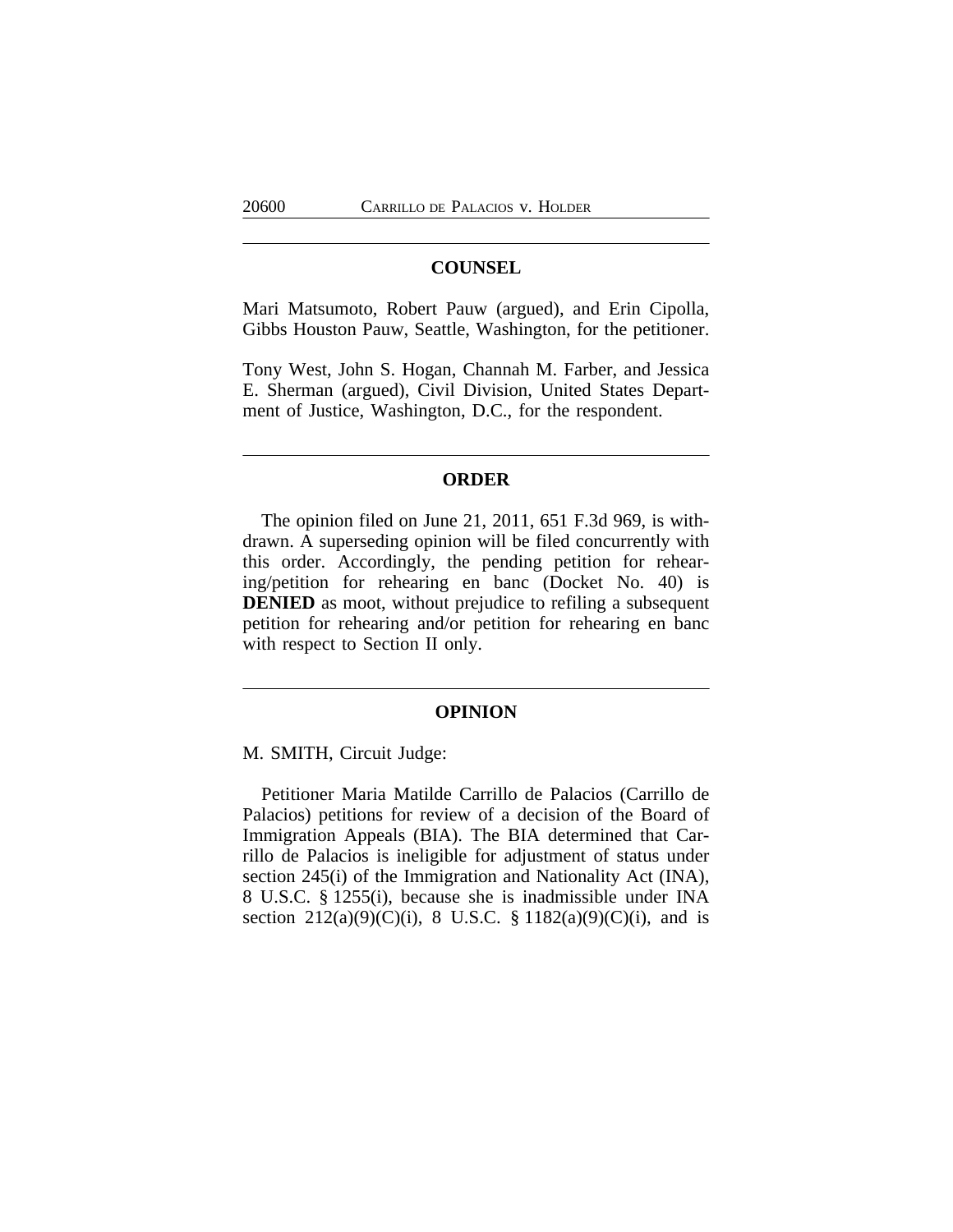not eligible for the exception to inadmissibility in INA section 212(a)(9)(C)(ii), 8 U.S.C. § 1182(a)(9)(C)(ii).

We deny the petition, as the BIA correctly concluded that Carrillo de Palacios returned to the United States after being "ordered removed under . . . any . . . provision of law, and . . . enter[ed] or attempt[ed] to reenter the United States without being admitted," which renders her inadmissible under 8 U.S.C.  $\S$  1182(a)(9)(C)(i)(II). The BIA also correctly concluded that she does not satisfy the requirements of 8 U.S.C.  $§ 1182(a)(9)(C)(ii)'s$  exception to inadmissibility. We hold that in order to be eligible under 8 U.S.C.  $\S$  1182(a)(9)(C)(ii), an alien must remain outside the United States for more than ten years before returning to the United States.

#### **FACTUAL AND PROCEDURAL BACKGROUND**

Carrillo de Palacios is a native and citizen of Mexico. The Government instituted removal proceedings against her in 2005, alleging that she had entered the United States without being admitted or paroled, and therefore was subject to removal under 8 U.S.C.  $\S 1182(a)(6)(A)(i)$ . She conceded removability and sought to adjust her status to that of a lawful permanent resident under 8 U.S.C. § 1255(i). The Government opposed the adjustment-of-status application on the ground that she had been deported in December 1984 and subsequently reentered the country without permission in 1992 and 1997.

The immigration judge granted the adjustment-of-status application, concluding that cases such as *Acosta v. Gonzales*, 439 F.3d 550 (9th Cir. 2006), provided the judge authority to "cure the prior deportation and subsequent illegal return." The BIA then reversed in an unpublished decision, holding in relevant part that Carrillo de Palacios was inadmissible under 8 U.S.C.  $\S 1182(a)(9)(C)(i)$ , that she did not qualify for the exception to inadmissibility under 8 U.S.C.  $§ 1182(a)(9)(C)(ii)$ , and that, as a result, she was not eligible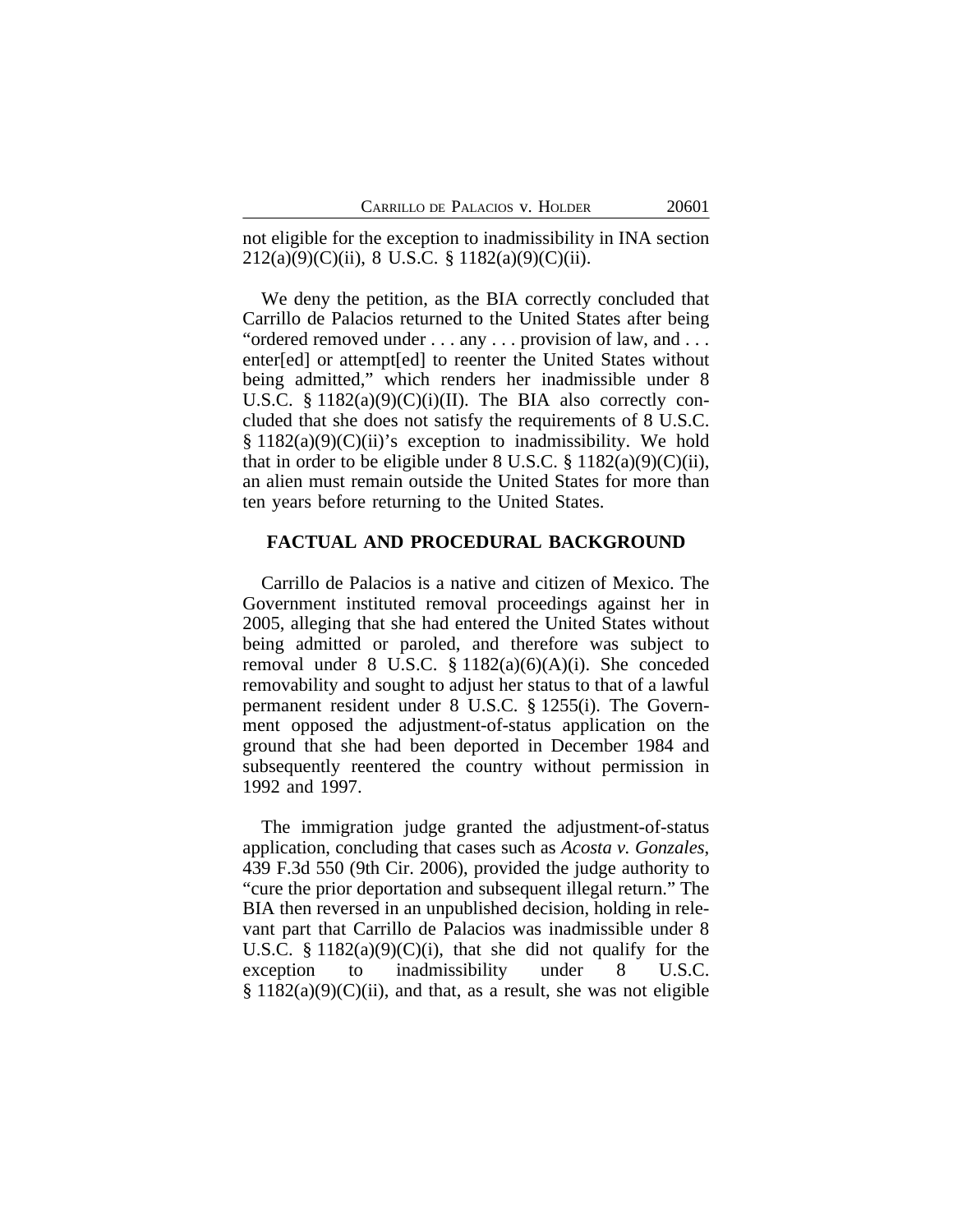for adjustment of status under 8 U.S.C. § 1255(i). The BIA accordingly ordered her removed.

## **JURISDICTION AND STANDARD OF REVIEW**

Because the BIA's decision was issued in 2009, our review is governed by the REAL ID Act of 2005, Pub. L. No. 109- 13, div. B, 119 Stat. 231. When addressing adjustment-ofstatus issues contained in final orders of removal, we have jurisdiction to review questions of law under 8 U.S.C. § 1252(a)(2)(D). *Morales-Izquierdo v. Dep't of Homeland Sec.*, 600 F.3d 1076, 1084 (9th Cir. 2010). We review those questions of law de novo. *Id.* at 1086 n.9.

### **DISCUSSION**

## **I. Statutory Framework**

**[1]** To obtain adjustment of status under INA section 245(i), an alien must be "admissible to the United States for permanent residence." 8 U.S.C. § 1255(i)(2)(A). Aliens who are inadmissible under INA section 212(a)(9)(C), 8 U.S.C. § 1182(a)(9)(C), are ineligible for adjustment of status. That provision, entitled "Aliens unlawfully present after previous immigration violations," states:

(i) In general

Any alien who—

(I) has been unlawfully present in the United States for an aggregate period of more than 1 year, or

(II) has been ordered removed under section 1225(b)(1) of this title, section 1229a of this title, or any other provision of law,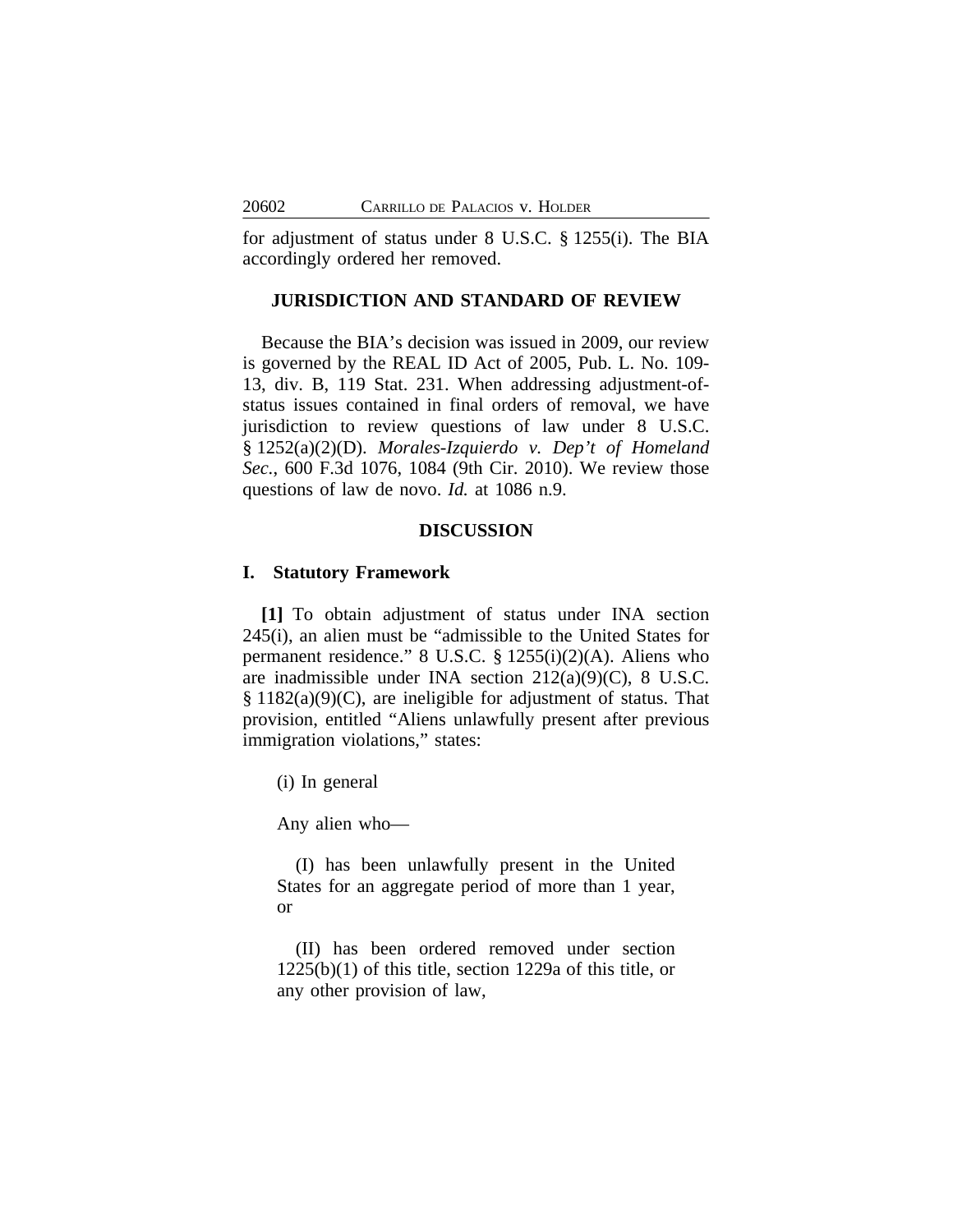and who enters or attempts to reenter the United States without being admitted is inadmissible.

## (ii) Exception

Clause (i) shall not apply to an alien seeking admission more than 10 years after the date of the alien's last departure from the United States if, prior to the alien's reembarkation at a place outside the United States or attempt to be readmitted from a foreign contiguous territory, the Secretary of Homeland Security [Secretary] has consented to the alien's reapplying for admission.

#### 8 U.S.C. § 1182(a)(9)(C)(i)-(ii).**<sup>1</sup>**

**[2]** Although our construction of these provisions might be viewed as occasionally inconsistent, the law of our circuit is now settled: according *Chevron* deference to the BIA's interpretation of the relevant statutes, we have held that aliens who are inadmissible under 8 U.S.C. § 1182(a)(9)(C)(i)(I)-(II) are ineligible for adjustment of status under 8 U.S.C. § 1255(i). *See Chevron U.S.A. Inc. v. Natural Res. Def. Council, Inc.*, 467 U.S. 837 (1984).**<sup>2</sup>** Aliens who are otherwise inadmissible

**<sup>1</sup>**Clause (iii), which allows the Secretary to waive clause (i) for certain Violence Against Women Act self-petitioners, is not at issue in this case. *See* 8 U.S.C. § 1182(a)(9)(C)(iii); *see also* Violence Against Women and Department of Justice Reauthorization Act of 2005, Pub. L. No. 109-162, 119 Stat. 2960.

**<sup>2</sup>** In *Garfias-Rodriguez v. Holder*, 649 F.3d 942, 948 (9th Cir. 2011), we abrogated our earlier decision in *Acosta*, 439 F.3d 550, in light of the BIA's holding in *In re Briones*, 24 I. & N. Dec. 355 (B.I.A. 2007), that aliens may not adjust their status under 8 U.S.C. § 1255(i) if they are inadmissible under § 1182(a)(9)(C)(i)(I). Similarly, in *Gonzales v. Department of Homeland Security*, 508 F.3d 1227, 1241-42 (9th Cir. 2007), we abrogated *Perez-Gonzalez v. Ashcroft*, 379 F.3d 783 (9th Cir. 2004), in light of the BIA's decision in *In re Torres-Garcia*, 23 I. & N. Dec. 866 (B.I.A. 2006), which held that aliens may not adjust their status under  $\S$  1255(i) if they are inadmissible under §  $1182(a)(9)(C)(i)(II)$ . We have further held that the holdings of *Briones* and *Torres-Garcia*, and our decisions deferring to those holdings, may be applied retroactively. *Garfias-Rodriguez*, 649 F.3d at 949; *Morales-Izquierdo*, 600 F.3d at 1088-90.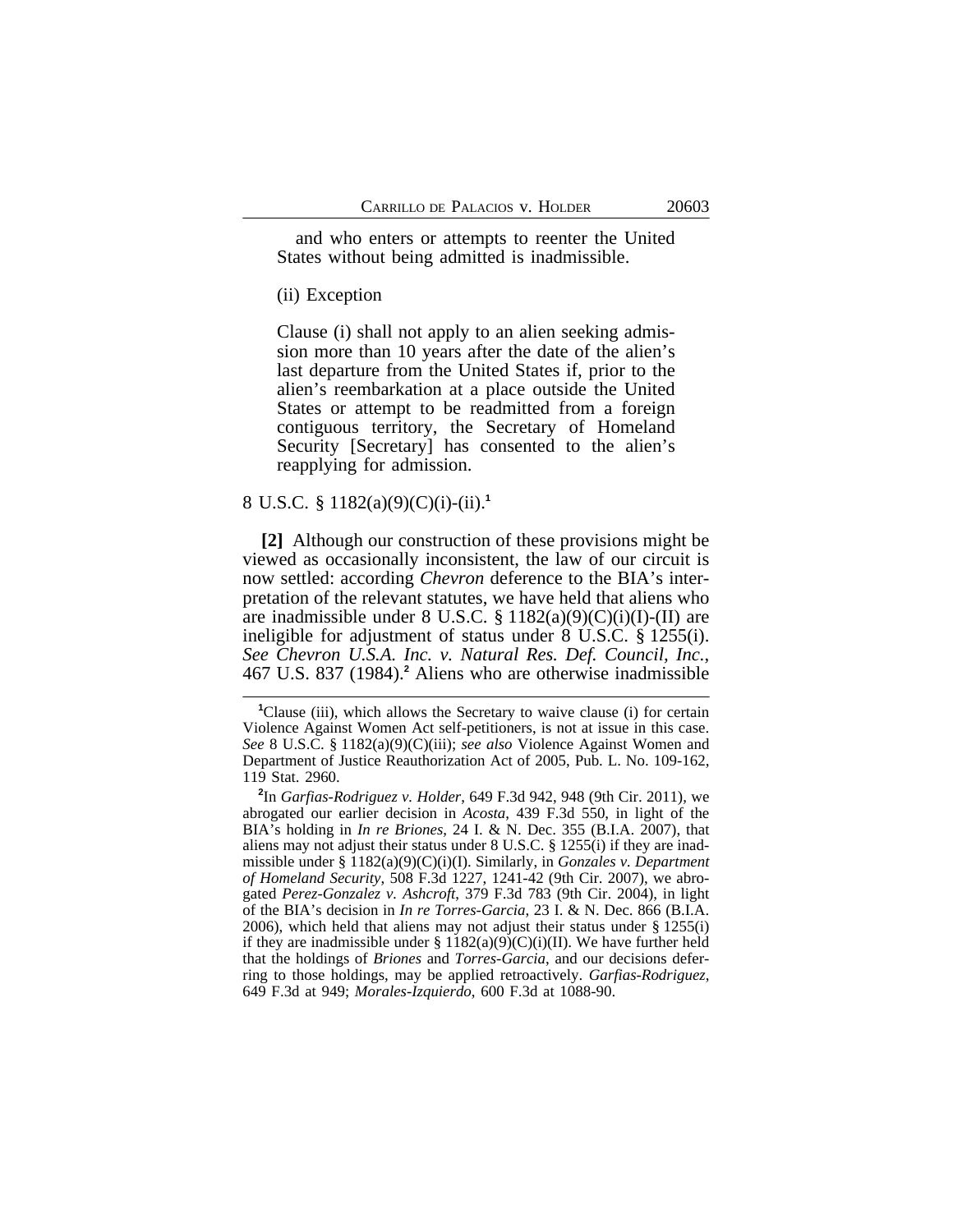under 8 U.S.C. § 1182(a)(9)(C)(i) are deemed admissible only if they qualify for the exceptions to inadmissibility stated in  $\S 1182(a)(9)(C)(ii)$ -(iii). The exception at issue in this case, § 1182(a)(9)(C)(ii), "requir[es] that [the alien] obtain permission to apply for readmission from outside the United States after ten years have lapsed from the date of his last departure." *Gonzales*, 508 F.3d at 1242.

#### **II. Inadmissibility under 8 U.S.C. § 1182(a)(9)(C)**

The BIA concluded that Carrillo de Palacios is inadmissible under both 8 U.S.C.  $\S 1182(a)(9)(C)(i)(I)$  $\S 1182(a)(9)(C)(i)(II)$ , and thus is ineligible for adjustment of status under § 1255(i). We agree with the BIA's conclusion regarding § 1182(a)(9)(C)(i)(II). We need not address the arguments regarding  $\S 1182(a)(9)(C)(i)(I)$ , and we express no opinion regarding the BIA's analysis of that provision.

**[3]** The statutory text is straightforward: an alien is inadmissible if she "has been ordered removed under . . . any . . . provision of law, and . . . enter[ed] or attempt[ed] to reenter the United States without being admitted." 8 U.S.C.  $\S 1182(a)(9)(C)(i)(II)$ . Thus, inadmissibility under this provision requires two elements: (1) an order of removal, and (2) subsequent illegal entry or attempted reentry.

**[4]** As to the first requirement, the BIA found that Carrillo de Palacios was "deported from the United States on December 20, 1984," and was therefore "previously removed" for purposes of  $\S 1182(a)(9)(C)(i)(II).$ <sup>3</sup> Ample evidence in the

<sup>&</sup>lt;sup>3</sup>It is undisputed that 8 U.S.C. § 1182(a)(9)(C)(i)(II) applies to orders of removal that were issued before the April 1, 1997 effective date of the statute. *See Morales-Izquierdo v. Dep't of Homeland Sec.*, 600 F.3d 1076, 1079 (9th Cir. 2010) (finding alien inadmissible because of a September 14, 1994 order of removal). Moreover, federal immigration agencies have long interpreted this provision as applying "to those aliens ordered removed before or after April 1, 1997, and who enter or attempt to reenter the United States unlawfully any time on or after April 1, 1997." Memorandum by Paul W. Virtue, Acting Executive Assoc. Comm'r, Immigration and Naturalization Service, June 17, 1997, reprinted at 74 No. 25 Interpreter Releases 1033 (emphasis added).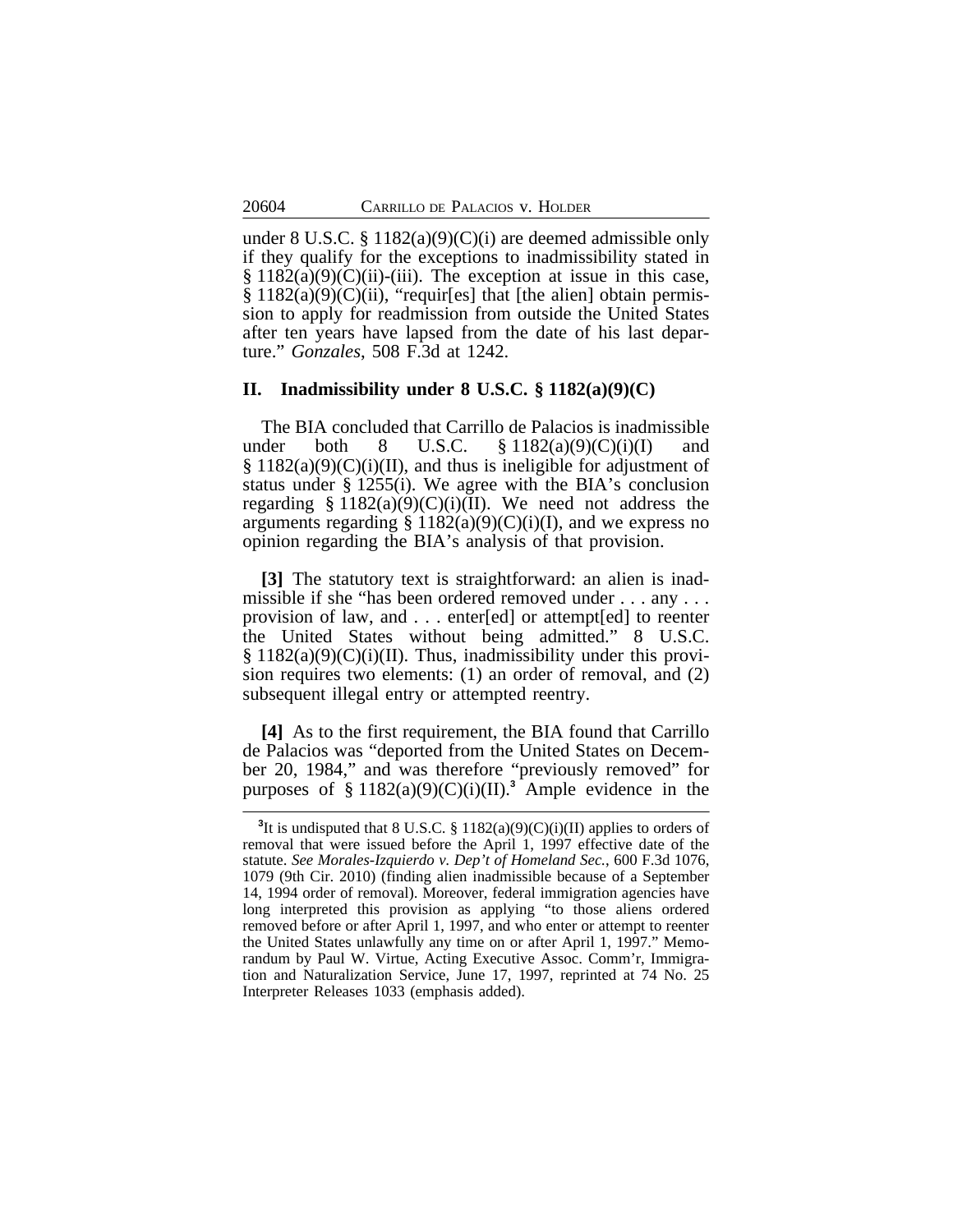record supports this finding. Carrillo de Palacios conceded to the BIA that she "was deported over twenty years ago" pursuant to "an order of deportation in her name from 1984," and her deportation warrant states that "an order has been duly made that the alien CARILLO de Palacios, Matilde [sic] . . . is subject to deportation under  $\ldots$  [INA § ] 241(a)(2)."

Carrillo de Palacios contends that she voluntarily departed the country in early 1984 and should not have been ordered deported in December 1984. However, her argument ignores both the BIA's factual findings and the abundant evidence in the record that she was indisputably removed under an order of deportation. *See Ramirez-Juarez v. INS,* 633 F.2d 174, 175-76 (9th Cir. 1980) (per curiam) ("[A]n alien cannot collaterally attack an earlier exclusion or deportation at a subsequent deportation hearing, in the absence of a gross miscarriage of justice at the prior proceedings."). Moreover, "courts lack jurisdiction to review factual determinations underlying adjustment-of-status decisions," and it is therefore too late for Carrillo de Palacios to dispute the BIA's conclusions. *Morales-Izquierdo*, 600 F.3d at 1084.

**[5]** As to the second requirement, the BIA properly determined that Carrillo de Palacios entered the United States without being admitted. Substantial evidence supports the conclusion that she last illegally entered in September 1997. Moreover, in her briefs in this case, Carrillo de Palacios acknowledged her September 1997 return to the United States.

**[6]** In sum, because Carrillo de Palacios was ordered removed and then entered the United States without permission, she is inadmissible under 8 U.S.C.  $§ 1182(a)(9)(C)(i)(II).$ 

## **III. Exception to Inadmissibility under 8 U.S.C. § 1182(a)(9)(C)(ii)**

Because Carrillo de Palacios is inadmissible under 8 U.S.C. § 1182(a)(9)(C)(i)(II), she may only seek adjustment of status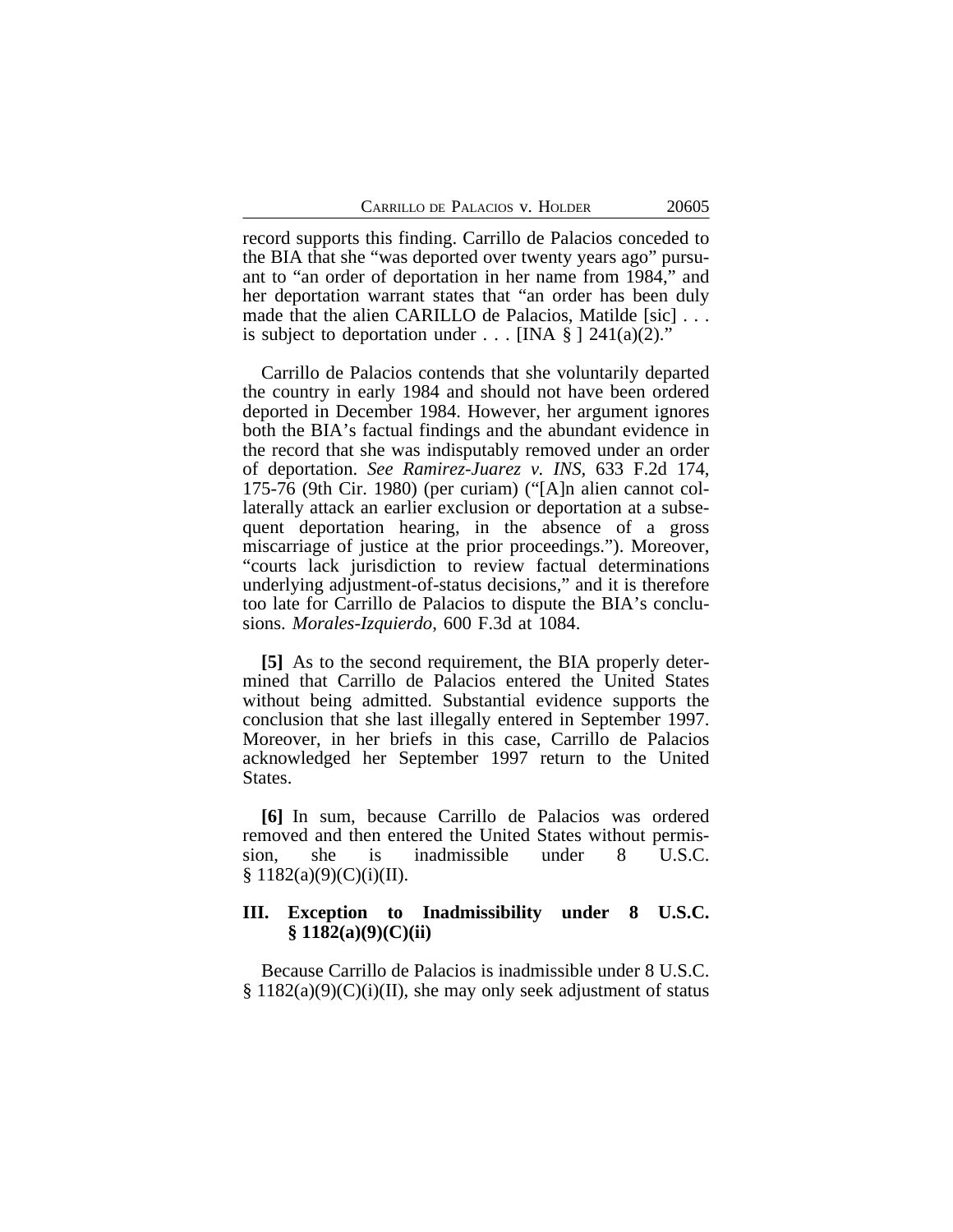under § 1255(i) if she qualifies under the exception to inadmissibility set forth in § 1182(a)(9)(C)(ii). *Garfias-Rodriguez*, 649 F.3d at 945; *see also Morales-Izquierdo*, 600 F.3d at 1079 (discussing  $\S 1182(a)(9)(C)(ii)$  with respect to § 1182(a)(9)(C)(i)(II)); *Gonzales*, 508 F.3d at 1231 (same).

**[7]** We have previously explained the mechanics of  $§ 1182(a)(9)(C)(ii):$  "while residing outside the United States," the alien must "appl[y] for and receive[ ] advance permission from the Secretary of Homeland Security . . . to reapply for admission." *Morales-Izquierdo*, 600 F.3d at 1079. However, the alien "is not eligible for such advance permission until ten years have elapsed since his [or her] last departure from the United States. This is commonly known as the 'ten-year bar' to readmission." *Id.* (citation omitted); *see also Gonzales*, 508 F.3d at 1231 ("An alien inadmissible under  $[\S 1182(a)(9)(C)(i)]$ , however, may seek admission into the United States if: (1) he has been absent from the United States more than ten years, and (2) he has received the consent of the Secretary of Homeland Security to the application for readmission.").

Carrillo de Palacios argues that these precedents are inapposite to her case. She notes that the prior cases involved petitioners who requested § 1182(a)(9)(C)(ii) relief *within* ten years of leaving the United States. *E.g.*, *Morales-Izquierdo*, 600 F.3d at 1079; *Torres-Garcia*, 23 I. & N. Dec. at 873. In her case, by contrast, she "last departed the United States in 1992," and she filed her application for readmission in 2007, "*more than 10 years after her last departure from the United States*." (Emphasis in original.)

**[8]** Even if we agreed with Carrillo de Palacios that the existing cases constitute dicta with respect to her particular circumstances, we may not lightly brush aside the reasoning and analysis contained in an unbroken chain of case law. We, the BIA, and our sister circuits have all stated that  $§ 1182(a)(9)(C)(ii)$  requires that the alien be "absent from the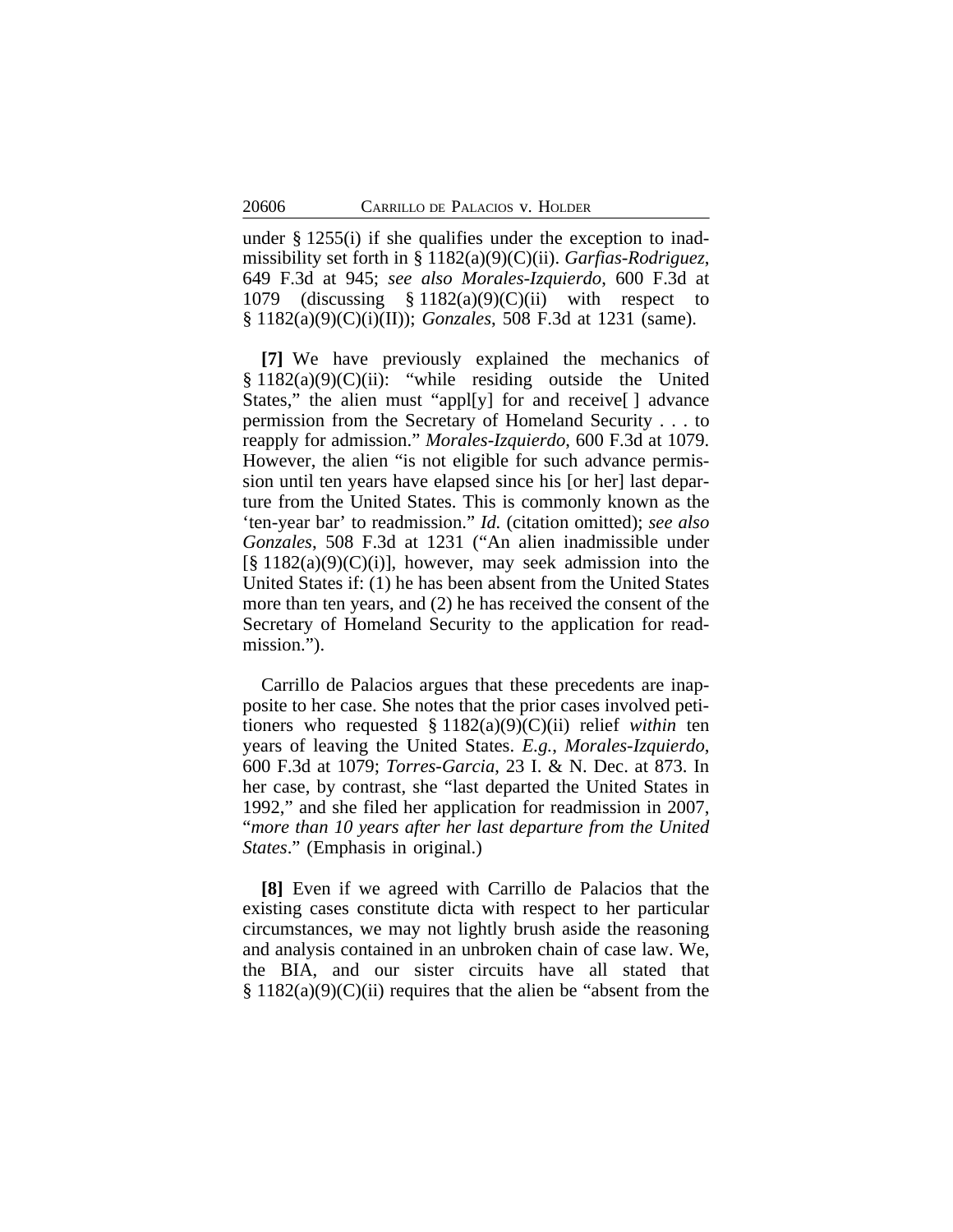United States more than ten years" before applying to the Secretary. *Gonzales*, 508 F.3d at 1231.**<sup>4</sup>** Phrased differently, the alien must "exit the United States and wait ten years before applying." *Perez-Gonzalez v. Gonzales*, 403 F.3d 1116, 1117 (9th Cir. 2005) (Gould, J., dissenting from order denying motion to reconsider) (internal quotation marks omitted), *cited with approval by Torres-Garcia*, 23 I. & N. Dec. at 875.

**[9]** Carrillo de Palacios's argument places undue weight on one portion of the relevant clause, while ignoring the surrounding statutory language. She emphasizes the phrase "an alien seeking admission more than 10 years after the date of the alien's last departure from the United States." 8 U.S.C.  $§ 1182(a)(9)(C)(ii)$ . She last departed in 1992 and filed her application in 2007, so, according to her reasoning, she satisfies the requirements of  $\S 1182(a)(9)(C)(ii)$ . But that clause also requires that the alien must obtain the Secretary's consent "prior to the alien's reembarkation at a place outside the United States or attempt to be readmitted from a foreign contiguous territory." *Id.* Although the statute is subject to different interpretations, we conclude that the two sentences work in tandem: ten years must elapse between the time the alien "depart[s]" the United States *and* the time the alien "reembark[s]" or otherwise returns to the United States. If ten years must elapse between departure and return, then it necessarily follows that those ten years must be spent outside the United States.

**<sup>4</sup>** *See also Delgado v. Mukasey*, 516 F.3d 65, 73 (2d Cir. 2008) (stating that the alien may only "seek permission to reapply for admission from outside of the United States after ten years have passed since his most recent departure from the United States"); *Mortera-Cruz v. Gonzales*, 409 F.3d 246, 250 n.4 (5th Cir. 2005) (noting that the alien must have "been outside the United States more than 10 years since his or her last departure"); *Fernandez-Vargas v. Ashcroft*, 394 F.3d 881, 885 (10th Cir. 2005) (describing requirement as "an unwaivable ten-year period outside of the United States"), *aff'd*, 548 U.S. 30 (2006); *Torres-Garcia*, 23 I. & N. Dec. at 875 (noting that the exception applies " 'only after the alien has been outside the United States for ten years' " (quoting *Berrum-Garcia v. Comfort*, 390 F.3d 1158, 1167 (10th Cir. 2004)).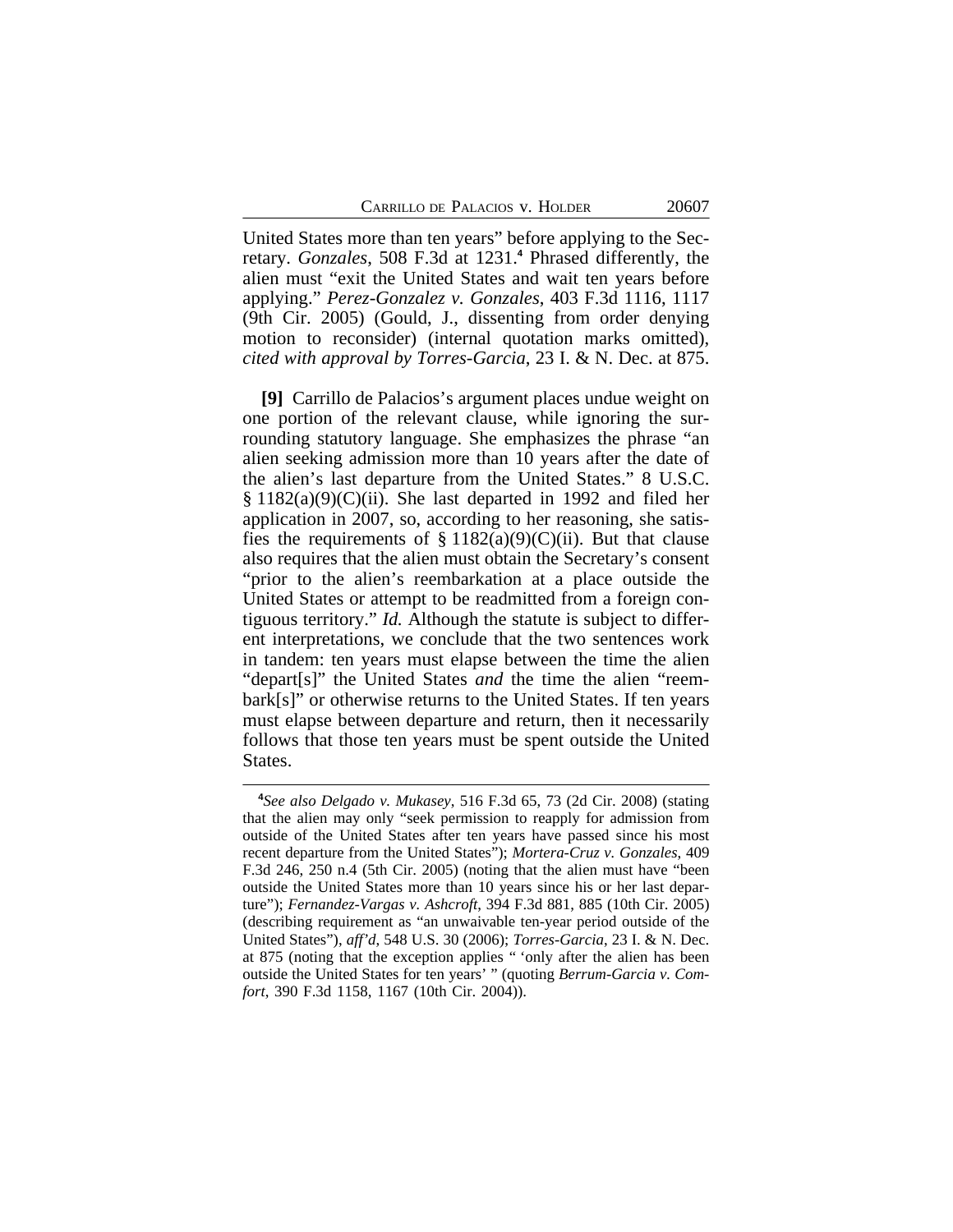Any lingering doubts about  $\S 1182(a)(9)(C)(ii)$  can be resolved by examining the legislative scheme as a whole. *See Koons Buick Pontiac GMC, Inc. v. Nigh*, 543 U.S. 50, 60 (2004) ("A provision that may seem ambiguous in isolation is often clarified by the remainder of the statutory scheme . . . ." (internal quotation marks omitted)). The BIA has observed that the underlying purpose of  $\S 1182(a)(9)(C)$  "was to single out recidivist immigration violators and make it more difficult for them to be admitted to the United States after having departed." *Briones*, 24 I. & N. Dec. at 358. We have concurred with that view. *Garfias-Rodriguez*, 649 F.3d at 946. The BIA has added that  $\S 1182(a)(9)$  generally "seek[s] to compound the adverse consequences of immigration violations." *In re Rodarte-Roman*, 23 I. & N. Dec. 905, 909 (B.I.A. 2006). By requiring repeat immigration offenders to pay the penalty of waiting ten years outside the United States before receiving the privilege of lawful reentry,  $\S 1182(a)(9)(C)(ii)$ promotes Congress's underlying policy goals of making admission more difficult for immigration recidivists.

**[10]** In light of this legislative policy, we continue to defer to the BIA's reasonable decision in *Torres-Garcia*, upon which the BIA expressly relied in rejecting Carrillo de Palacios's arguments below. *See Gonzales*, 508 F.3d at 1241-42 (deferring to *Torres-Garcia*). In *Torres-Garcia*, the BIA wrote:

[W]e could not . . . allow an alien to circumvent the statutory 10-year limitation on  $\lceil \frac{8}{3} \cdot 1182 \rceil(a)(9)(C)(ii)$ waivers by simply reentering unlawfully before requesting the waiver. After all, it is the alien's unlawful reentry without admission that makes  $\lceil \frac{8}{9} \cdot 1182 \rceil$ (a)(9)(C)(i) applicable in the first place... [A]n alien may not obtain a waiver of the  $\lceil$ § 1182](a)(9)(C)(i) ground of inadmissibility, retroactively or prospectively, without regard to the 10 year limitation set forth at  $[\S 1182](a)(9)(C)(ii)$ .